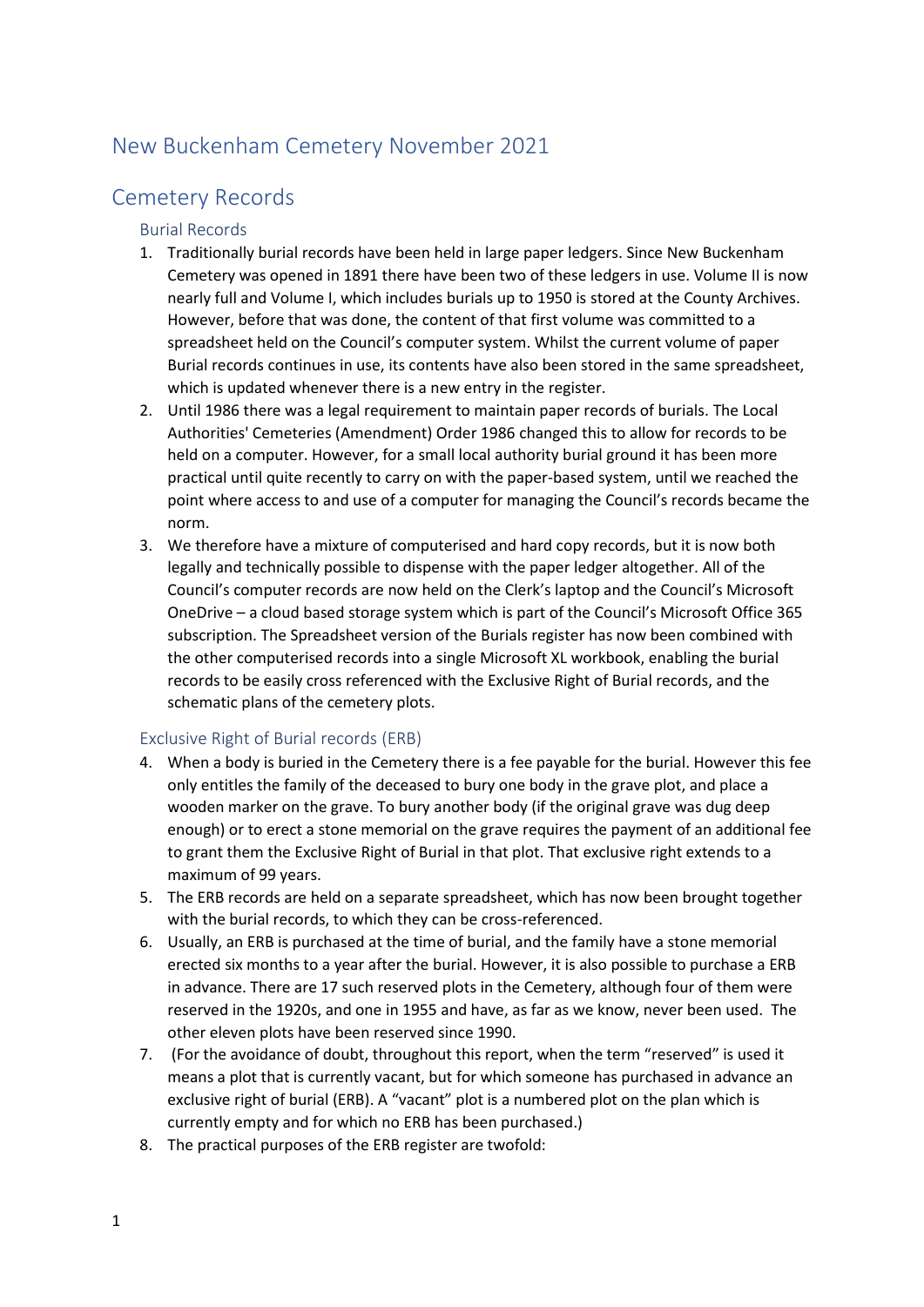- a. Establishing whether the erection of a memorial or a second burial (or interment of ashes) can be carried out at the grave, and if so whether the appropriate fee has already been paid.
- b. Providing a record of reserved plots which have not yet been brought into use, to distinguish them from the few remaining vacant plots.

#### Maps of the Cemetery

9. The final set of spreadsheet records is two schematic plans of the Old and New parts of the cemetery, showing the plots in relation to each other and the boundaries and paths in the cemetery. Locating individual graves is not always easy at it relies on being able to find some legible gravestones in order to orientate, but the plan does seem to be accurate. These were drawn up by a previous clerk and have been imported into the master Excel workbook, so that the number on the plot can be cross referenced with the burial records and the ERB records.

## New Burials

### Plot availability

- 10. We have had a total of 13 burials over the last five years (2017-21) which compares with 17 over the previous 11 years. This does, however include interment of ashes in existing graves (5) and coffin burials in reopened graves (3), leaving 5 new coffin burials – averaging one a year.
- 11. A cursory glance at the records would suggest we have a few years in hand. However, space for new burials is getting low. In theory there are 31 vacant plots. However, these comprise:
	- a. 17 in the Old Ground. These are mixed in with older graves and it would be difficult to determine whether these graves can be used without proper investigation, including: measuring to ensure the plot is wide enough; and "rodding" by a professional grave digger to establish whether the grave has already been used.
	- b. 14 in the New Ground, but including:
		- i. 5 mixed in with the earliest graves in the new section of the Cemetery (which started to be used in 1935), giving us the same problems as with the Old Ground vacant plots
		- ii. 3 which (with the advice of a grave digger) have been marked "do not use" as they are too narrow and/or possibly already occupied.
		- iii. Two at the end nearest the allotments which are marked "do not use", as the two adjacent reserved plots are in the vehicular access point next to the allotments where the gravediggers need to get their mechanical diggers to graves at that end of the cemetery. It may be necessary to move these two reserved plots, unless we decide to close the vehicular entrance.
		- iv. Two which are between other plots and therefore may not be wide enough.
		- v. Two which are under a large tree and may not provide sufficient depth of soil to allow for a 6ft grave.
- 12. I therefore cannot with absolute confidence say that we have a vacant plot available for a new burial if I, or my successor, receive a request for one from a funeral director.

#### Grave Digging and the disappearing plots

13. The issues with many of the 14 "vacant" plots in the New Ground have only come to light recently. The last new burial earlier this year had to be rapidly relocated when the gravedigger pointed out that the plot I had allocated was probably already occupied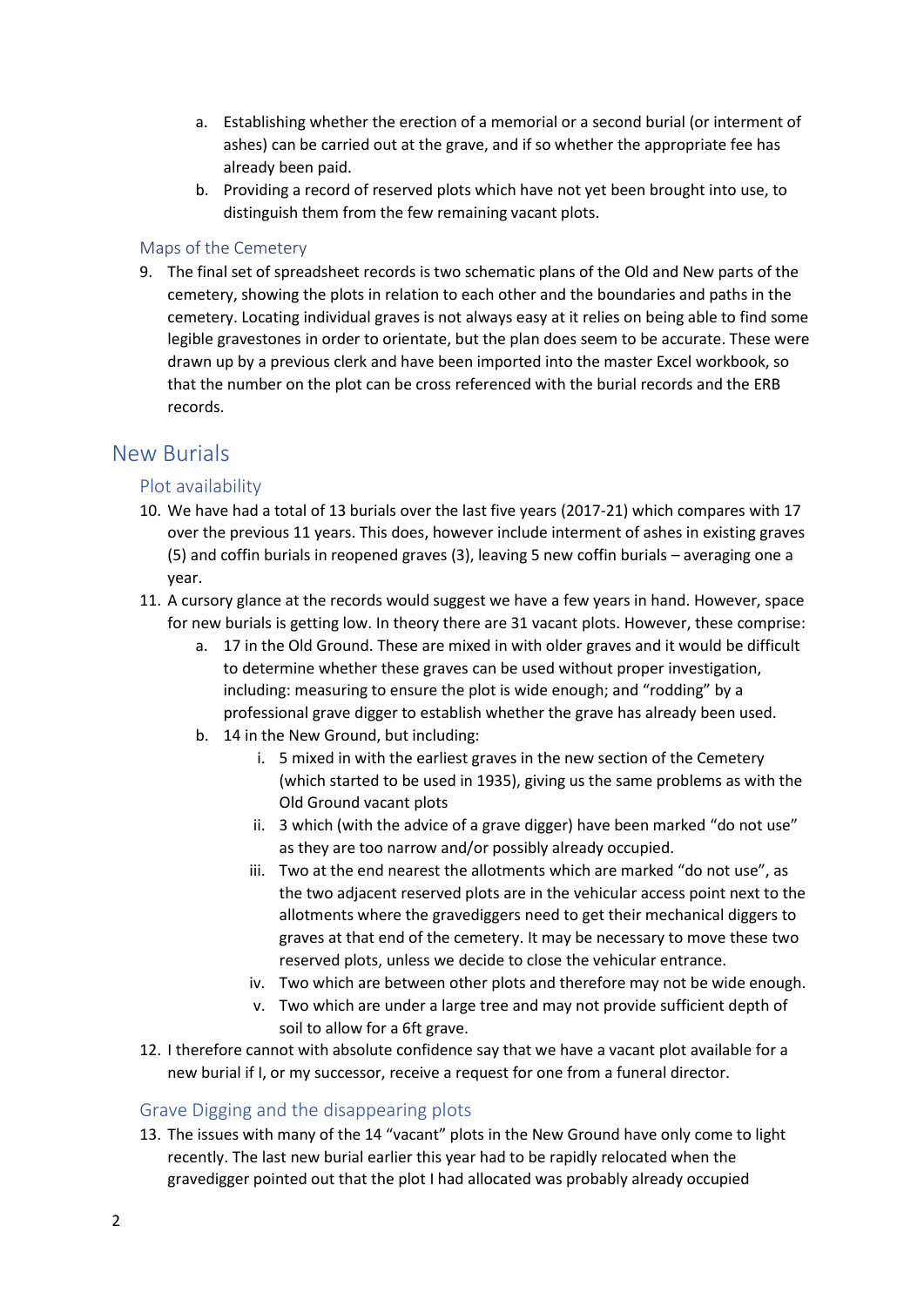(notwithstanding our records) and that the one next to it was therefore also too narrow. I have therefore put a health warning on all of the vacant plots.

- 14. A major source of this problem is differing gravedigging practices Grave digging now is done with small mechanical excavators rather than picks and shovels. Apparently some grave diggers have too large a bucket on the end of the digger, (rather than selecting a smaller bucket appropriate to the size of hole), and end up digging too wide a grave for the coffin. This has the effect over time of moving each new grave away from its neighbour with the result that further along the row, there is insufficient space for a grave marked on the plan which should in theory fit, but in practice won't.
- 15. The other note of caution I would sound is that some of the records from the last 20 years are patchy. I understand a previous clerk several years ago left some rather minimal records from his tenure. My predecessor has clearly done a thorough job of trying to fill in the gaps from that period in the hard copy burials register based on the incomplete information available to her. They lack burial dates in many cases. and we cannot, therefore exclude the possibility that some of the vacant plots have already been used, but the burial has not been recorded, or has been recorded in the wrong place.

## Legal Issues - Council Powers

16. The Parish Council has the power to provide a public Cemetery. It does not have a **duty** to do so. When the Cemetery is full the Council **could** acquire additional land for burials. It **could** just close the Cemetery to new burials, except in a previously reserved plot. It **could** adopt a halfway house of offering only the interment of ashes in small, urn sized plots in a designated part of the cemetery.

## Next Steps

- 17. The point at which the Council must make that decision may actually be sooner than I previously thought. We do now have a robust set of cemetery records, a copy of which I have sent to Councillors. However these records alone cannot determine whether and where the vacant plots are.
- 18. For this we would need a professional survey of the vacant and reserved plots to establish:
	- a. Whether the Reserved plots are suitable in the position they have been allocated on the plan, including "rodding" to establish they are indeed empty When this is established, they need to be clearly marked on the ground for future reference.
	- b. Whether the remaining vacant plots are suitable in the positions they have been allocated on the plan, again including rodding where appropriate. These should also be marked on the ground.
- 19. In the meantime, I would **recommend** as follows:
	- a. A moratorium on burials in new plots in the cemetery. The Clerk should be instructed to refuse any requests for new burials except for:
		- i. Burials in reopened graves
		- ii. Interment of ashes in an existing grave.
	- b. A moratorium on the reservation of grave plots.

#### Trevor Wenman

Clerk to the Council